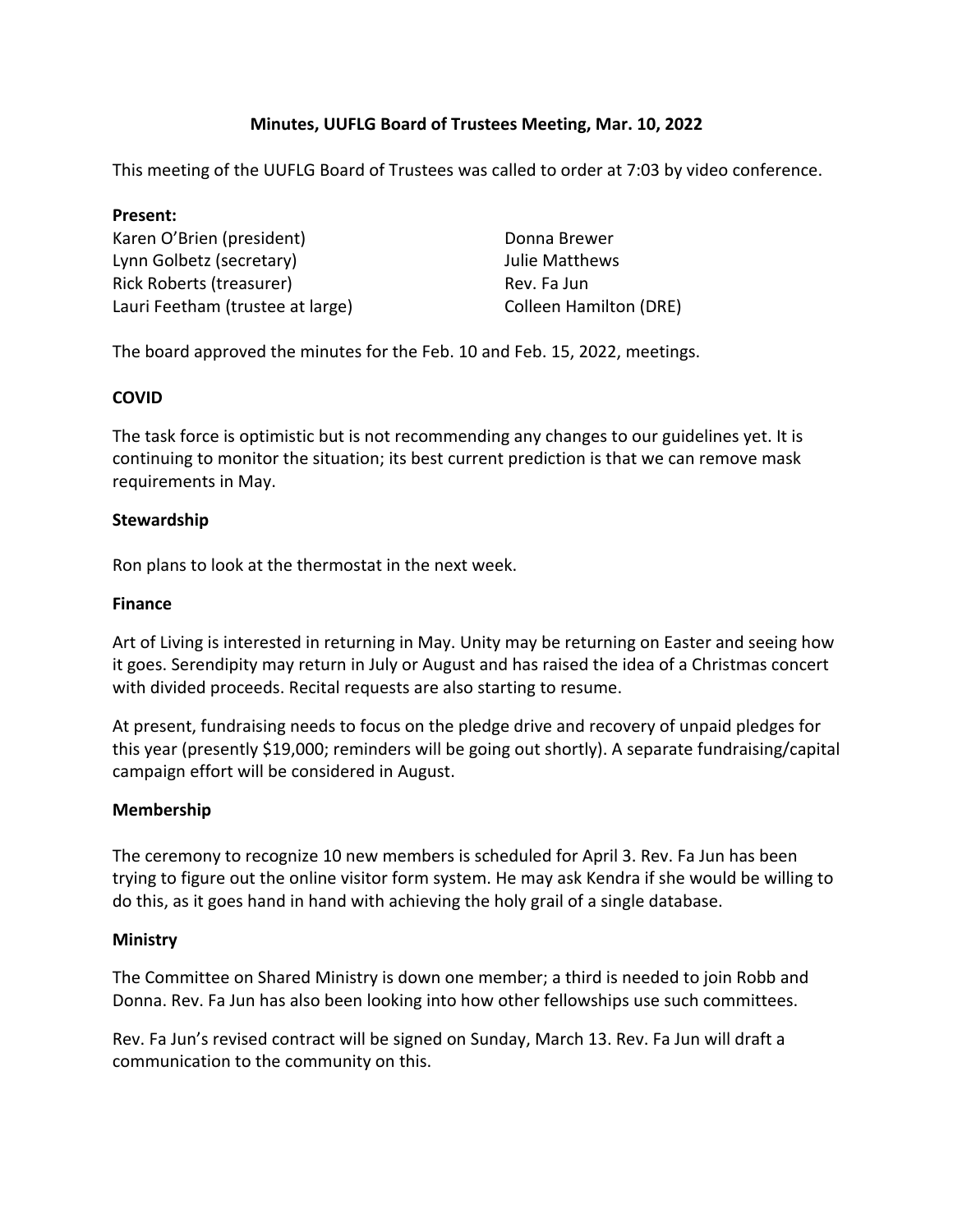#### **Religious Education**

The committee is discussing restructuring plans for 2022-23 to reduce its budget by 20%. Henceforth Colleen will no longer attend board meetings, with Lauri sharing her report instead.

RE is resuming the slate of service projects that Ellen often led. Kristen Sortais and Christina Morgan have volunteered to help with RE.

#### **Other Business**

The board discussed ways of encouraging volunteer involvement: calls from pulpit with specific job descriptions and invitations for specific jobs. Colleen is working on this as well.

Upon request, Lynn will find or create a job description for service associates and send to Julie.

The board briefly discussed the ongoing planning for Ellen's memorial service.

Rev. Fa Jun has set up a UUFLG business account on Instagram.

The meeting was adjourned at 8:14. The next regular board meeting is scheduled for Thursday, April 14, at 7:00 p.m.

Respectfully submitted, Lynn Golbetz (Secretary)